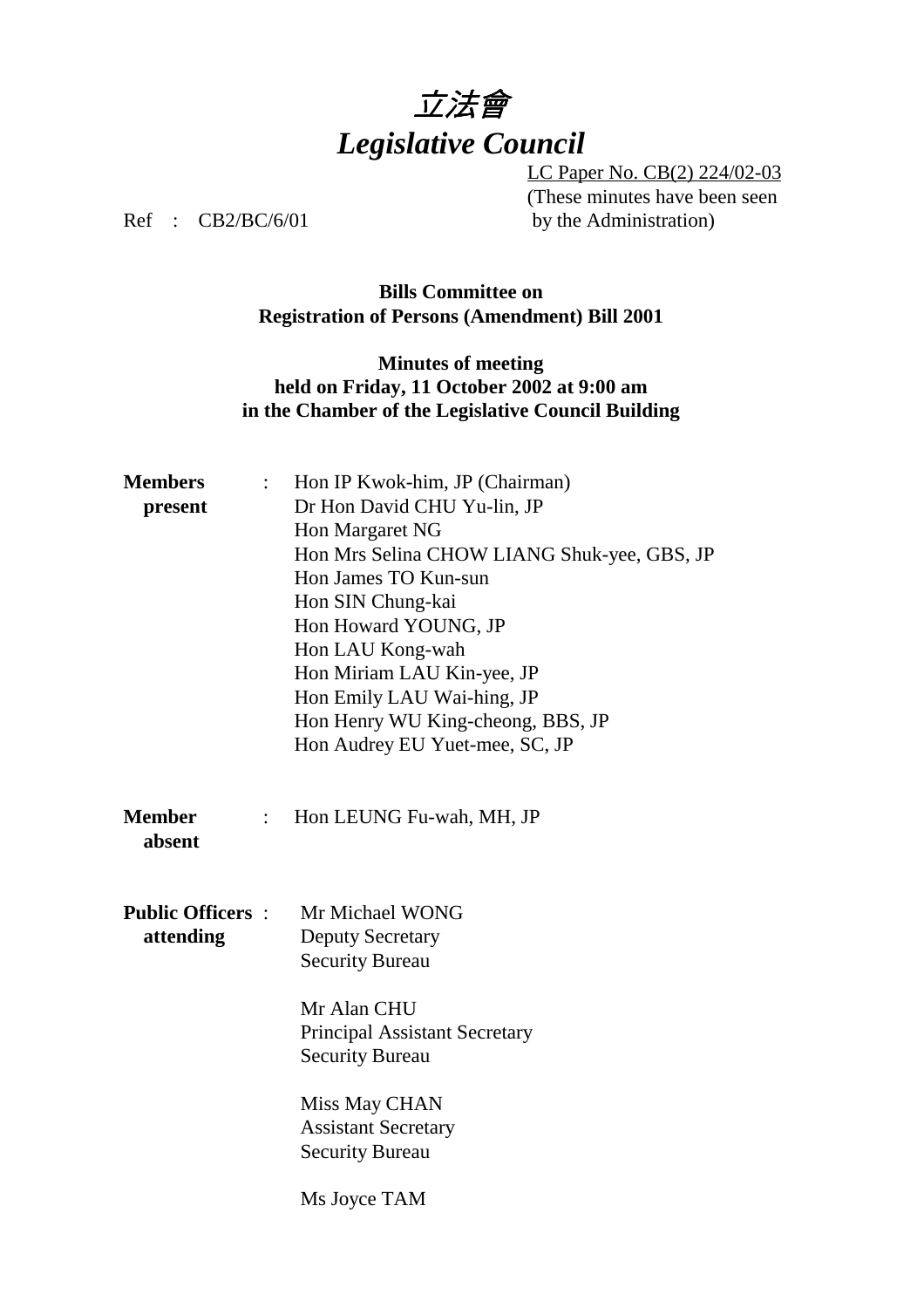Acting E-government Coordinator Commerce, Industry and Technology Bureau

Ms Michelle CHAU Head , Information Technology Division Leisure and Cultural Services Department

Mr Michael CHUNG Director, Product Development & Marketing Hong Kong Post

Miss Amy CHOW Principal Executive Officer Transport Department

Mr Gilbert MO Deputy Law Draftsman Department of Justice

Mr WONG Tat-po Deputy Director Immigration Department

Mr WONG Wai-man, Raymond Assistant Director Immigration Department

Mr TSOI Hon-kuen Assistant Director Immigration Department

Mr LAI Chak-man, Albert Chief Systems Manager Immigration Department

 **invitation**

Attendance by : Office of the Privacy Commissioner for Personal Data

Mr Raymond TANG Privacy Commissioner for Personal Data

Mr Tony LAM Deputy Privacy Commissioner for Personal Data

Mr Eric PUN Legal Director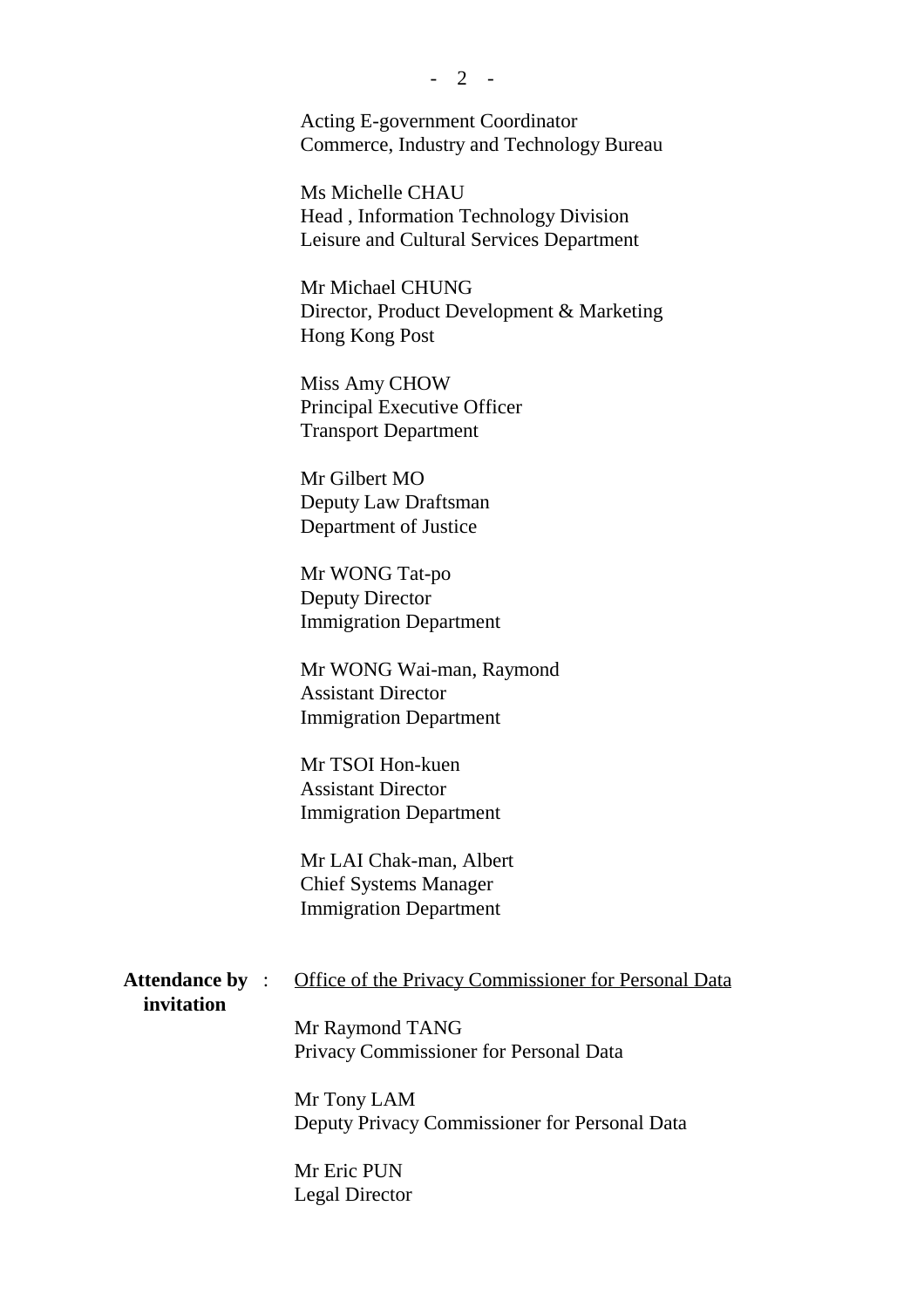Hong Kong Institution of Engineers (Electronics and Information Technology Divisions)

Ir C K LAU Committee Member

Ir Dr Herman TSUI Committee Member

Asia Pacific Smart Card Association

Mr Greg POTE Chairman

### Hong Kong Computer Society

Mr Daniel LAI, JP President

Mr Raymond YU Hon Secretary

## Hong Kong Trade Development Council

Mr Alan WONG Director, Service Promotion

#### Hong Kong Tourism Board

Ms Ellen KWAN General Manager, Tourism Marketing

Individuals

Professor Graham GREENLEAF

Professor K Y LAM

Professor Matthew LEE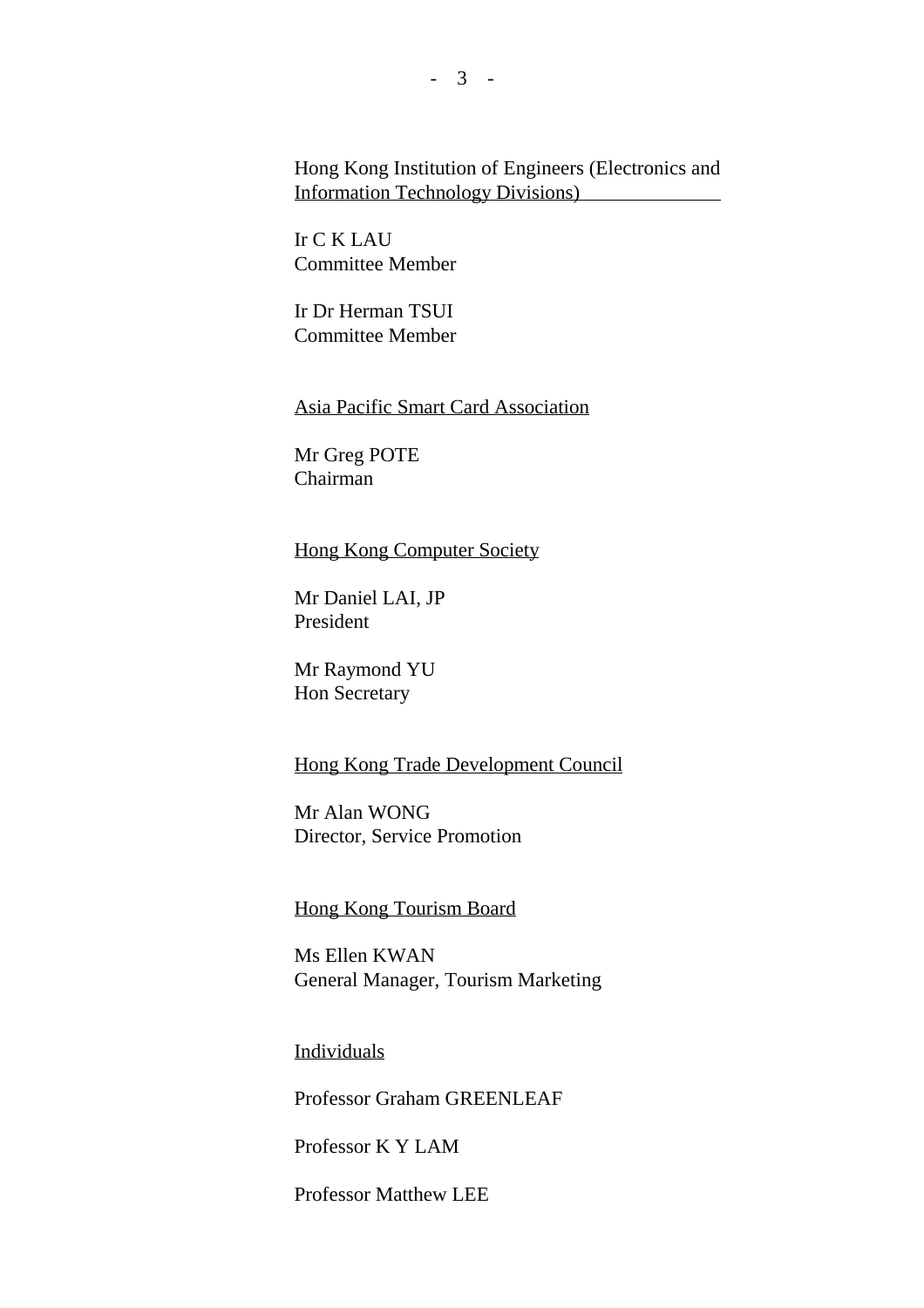| <b>Clerk</b> in<br>attendance | Mrs Sharon TONG<br>Chief Assistant Secretary (2) 1   |
|-------------------------------|------------------------------------------------------|
| <b>Staff</b> in<br>attendance | Mr Arthur CHEUNG<br>Senior Assistant Legal Adviser 2 |
|                               | Mr Raymond LAM<br>Senior Assistant Secretary (2)5    |

## **I. Meeting with deputations and the Administration**

The Bills Committee received the views of individuals/deputations on the Registration of Persons (Amendment) Bill 2001 and deliberated (index of proceedings attached at **Annex**).

- 2. The Bills Committee requested
	- (a) the Administration to
		- (i) consider whether to introduce further legislative amendments against hacking of data held in the chip of a smart identity (ID) card;
		- (ii) consider providing a mechanism for conducting privacy audit on the smart ID card system;
	- (b) the Privacy Commissioner for Personal Data to provide a further submission on :
		- (i) the proposed code of practice relating to the smart ID card system;
		- (ii) the need for conducting privacy audit on access to and use of data under the smart ID card system, how the privacy audit was to be conducted, the body that should be responsible for conducting privacy audit and the power that should be provided to such a body;
		- (iii) whether amendments to existing legislation, including the Personal Data (Privacy) Ordinance, was required with the introduction of the proposed smart ID cards; and

 $-4$  -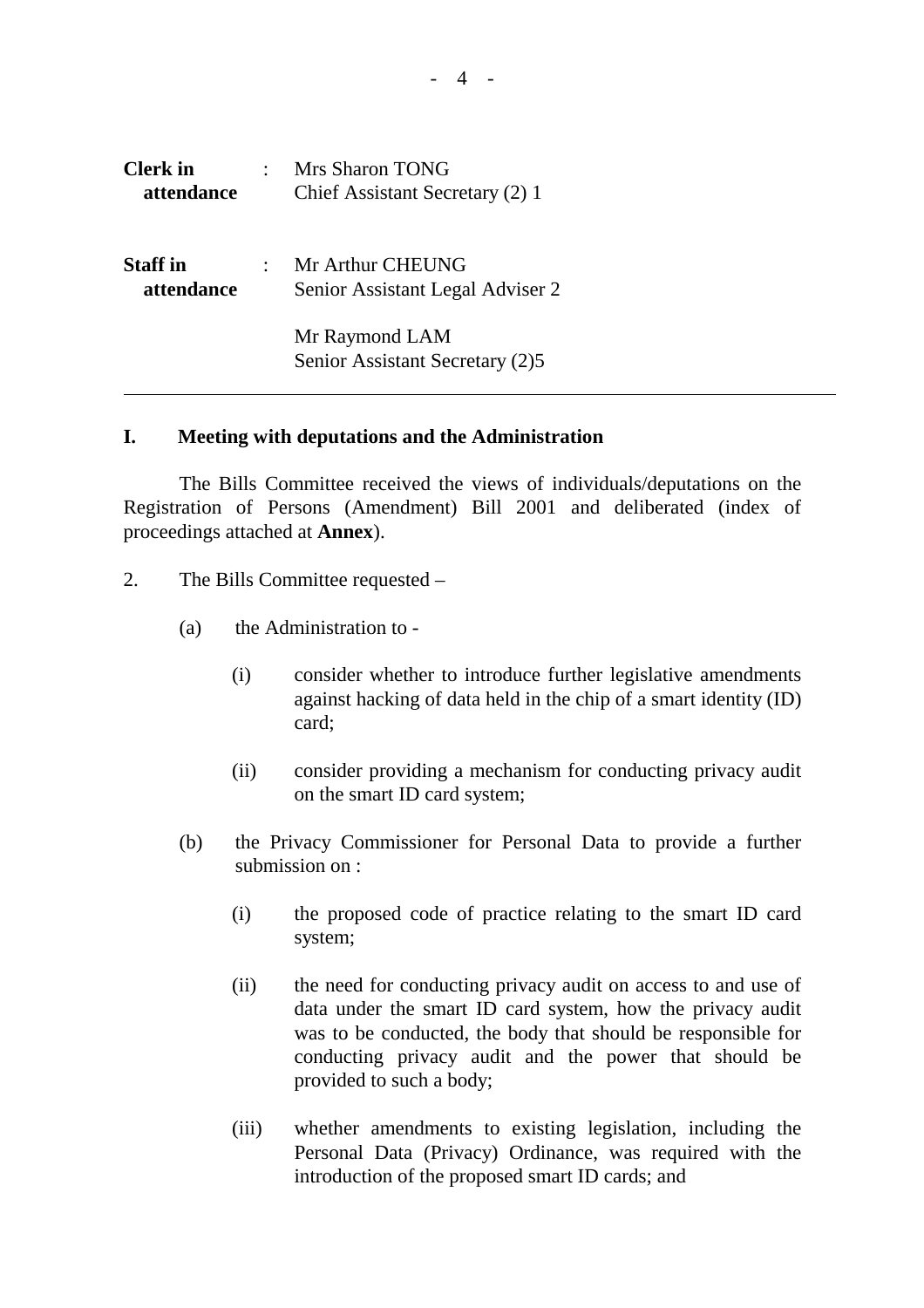- (c) Professor Matthew LEE to provide members with specific legislative amendments that should be introduced to give effect to his proposals on the Bill.
- 3. The Bills Committee also requested
	- (a) the Clerk to prepare a summary of amendments proposed by individuals/deputations to specific clauses in the Bill; and
	- (b) the legal adviser to the Bills Committee to provide members with the relevant Australian legislation relating to privacy audit.

4. The Administration agreed to provide a response to the points raised by individuals/deputations which were not covered in their submissions. Regarding the legislative timetable, the Administration advised that there was a pressing need for the Bill to be enacted. It hoped that the smart ID card could be implemented in May 2003.

# **II. Date of next meeting**

5. Members noted that the next meeting had been scheduled for 28 October 2002 at 2:30 pm to continue discussion with the Administration.

6. There being no other business, the meeting ended at 11:40 am.

Council Business Division 2 Legislative Council Secretariat 30 October 2002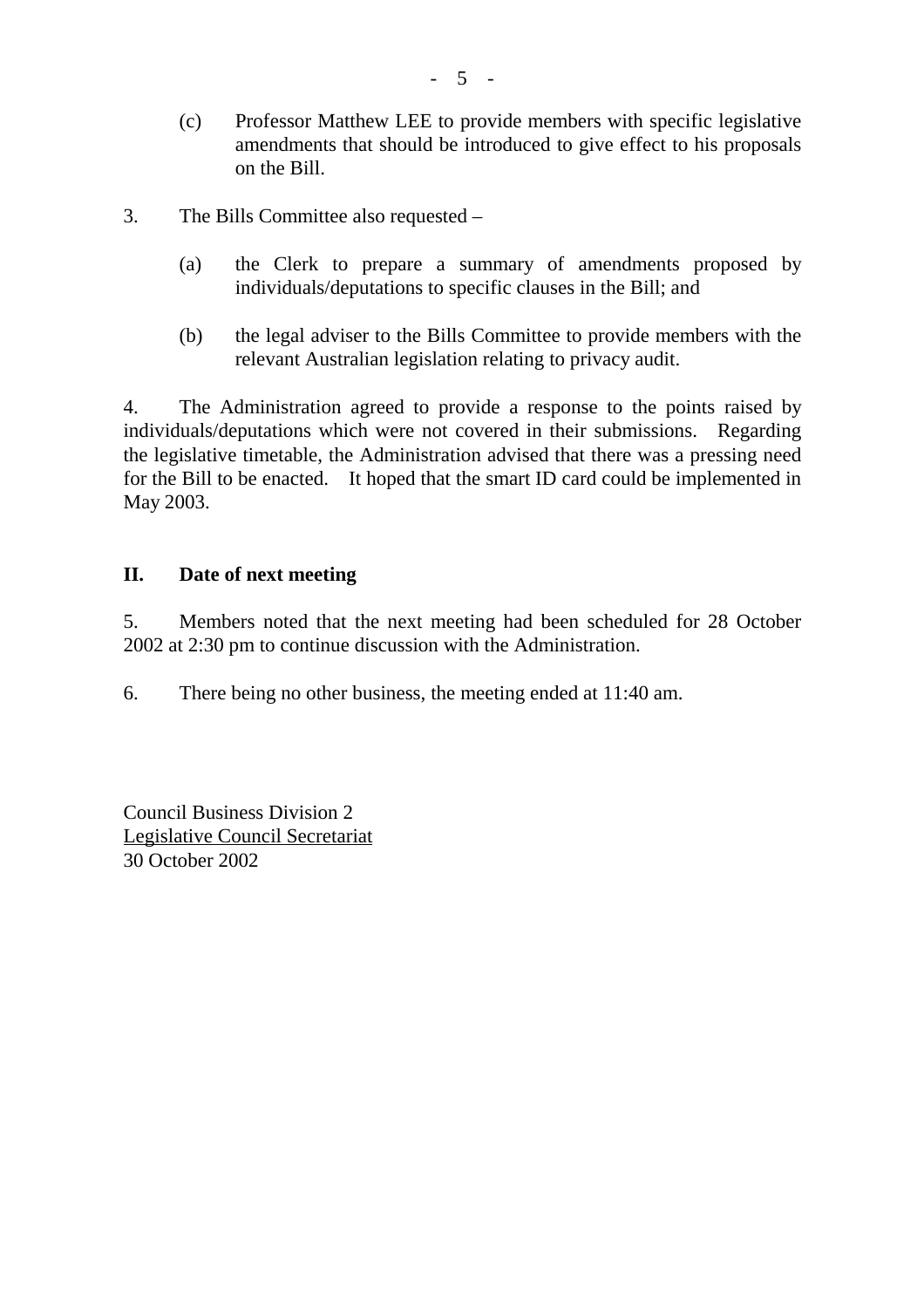# **Proceedings of the meeting of the Bills Committee on Registration of Persons (Amendment) Bill 2001 on Friday, 11 October 2002 at 9:00 am in the Chamber of the Legislative Council Building**

| <b>Index</b>         | <b>Speaker</b>                                                                                          | Subject(s)                 | <b>Action</b><br>required |
|----------------------|---------------------------------------------------------------------------------------------------------|----------------------------|---------------------------|
| $000000 -$<br>000552 | Chairman                                                                                                | Opening remarks            |                           |
| $000553 -$<br>001129 | Office of the<br>Privacy<br>Commissioner<br>for Personal Data                                           | Presentation of submission |                           |
| $001130 -$<br>002907 | Professor<br>Graham<br><b>GREENLEAF</b>                                                                 | Presentation of submission |                           |
| $002908 -$<br>003914 | Hong Kong<br>Institution of<br>Engineers<br>(Electronics and<br>Information<br>Technology<br>Divisions) | Presentation of submission |                           |
| $003915 -$<br>004524 | Asia Pacific<br><b>Smart Card</b><br>Association                                                        | Presentation of submission |                           |
| $004525 -$<br>005539 | Professor KY<br><b>LAM</b>                                                                              | Presentation of submission |                           |
| $005540 -$<br>010742 | Professor<br><b>Matthew LEE</b>                                                                         | Presentation of submission |                           |
| $010743 -$<br>011227 | Hong Kong<br>Computer<br>Society                                                                        | Presentation of submission |                           |
| $011228 -$<br>011437 | Hong Kong<br>Trade<br>Development<br>Council                                                            | Presentation of submission |                           |
| $011438 -$<br>011637 | Hong Kong<br><b>Tourism Board</b>                                                                       | Presentation of submission |                           |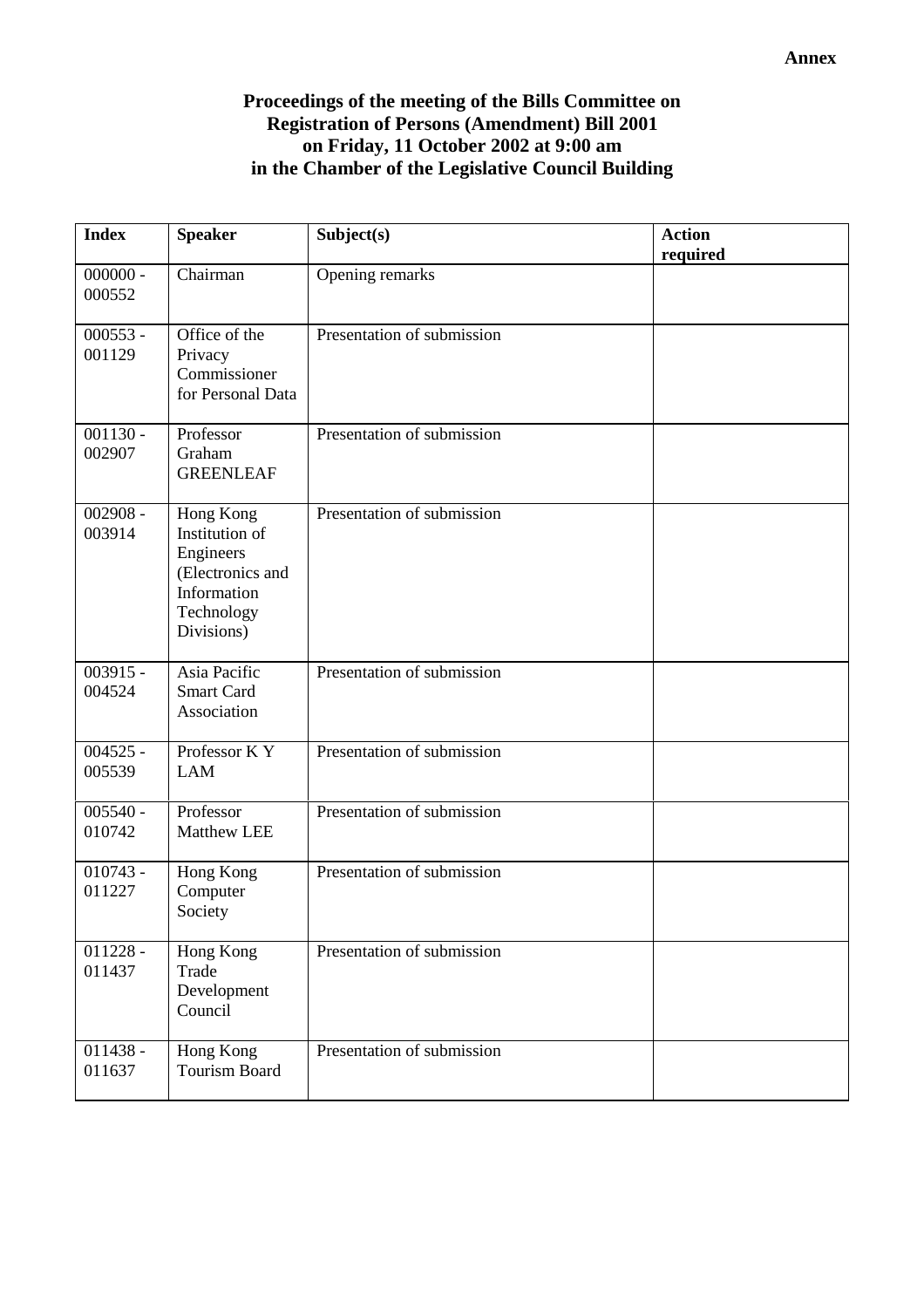| $011638 -$<br>012201 | Hon Margaret<br><b>NG</b><br>Chairman<br>Professor<br>Graham<br><b>GREENLEAF</b>                                                                                        | Effect of proposed legislation to implement<br>Article 23 of the Basic Law on the proposed<br>smart identity (ID) card scheme                                                                                                                                                                                                                                          |                                                                                                                                                                                              |
|----------------------|-------------------------------------------------------------------------------------------------------------------------------------------------------------------------|------------------------------------------------------------------------------------------------------------------------------------------------------------------------------------------------------------------------------------------------------------------------------------------------------------------------------------------------------------------------|----------------------------------------------------------------------------------------------------------------------------------------------------------------------------------------------|
| $012202 -$<br>013532 | Hon Emily LAU<br>Hon SIN Chung-<br>kai<br>Office of the<br>Privacy<br>Commissioner<br>for Personal Data                                                                 | Privacy audit, the party that should<br>be<br>responsible for conducting privacy audit, and<br>Council's<br>Legislative<br>control<br>the<br>over<br>expansion of the smart ID card system                                                                                                                                                                             |                                                                                                                                                                                              |
| $013533 -$<br>014159 | Hon Audrey EU<br>Chairman<br>Hong Kong<br>Institution of<br>Engineers<br>(Electronics and<br>Information<br>Technology<br>Divisions)<br>Professor<br><b>Matthew LEE</b> | Proposals on specific legislative amendments to<br>give effect to the proposals of Professor<br>Matthew LEE and proposal by the Hong Kong<br>Institution of Engineers (HKIE) of having a<br>smart ID card dedicated for immigration-<br>related applications and another smart card<br>dedicated<br>for<br>non-immigration<br>related<br>applications                  | <b>Professor Mathew LEE</b><br>provide<br>specific<br>to<br>legislative amendments<br>should<br>that<br>be<br>introduced                                                                     |
| $014200 -$<br>014714 | Hon Howard<br><b>YOUNG</b><br>Professor<br><b>Matthew LEE</b>                                                                                                           | Offence provisions and level of penalty on<br>hacking on the chip in a smart ID card                                                                                                                                                                                                                                                                                   |                                                                                                                                                                                              |
| $014715 -$<br>015314 | Hon LAU Kong-<br>wah<br>Hong Kong<br>Institution of<br>Engineers<br>(Electronics and<br>Information<br>Technology<br>Divisions)<br>Hong Kong<br><b>Tourism Board</b>    | Proposal by HKIE of having a smart ID card<br>dedicated for immigration-related applications<br>and another smart card dedicated for non-<br>immigration related applications and proposal<br>by the Hong Kong Tourism Board of extending<br>smart card technology to the Hong Kong<br>Special Administrative Region<br>(HKSAR)<br>Travel Pass for frequent travellers |                                                                                                                                                                                              |
| $015315 -$<br>020539 | Hon James TO<br>Office of the<br>Privacy<br>Commissioner<br>for Personal Data<br>Chairman                                                                               | Privacy audit, proposed code of practice<br>relating to the smart ID card system, exemption<br>provisions in the Personal Data (Privacy)<br>Ordinance (PDPO) and overseas practice                                                                                                                                                                                     | <b>Commissioner</b><br><b>Privacy</b><br>for<br><b>Personal</b><br>Data<br>(Privacy Commissioner)<br>to provide a further<br>submission on privacy<br>audit<br>and<br>code<br>of<br>practice |